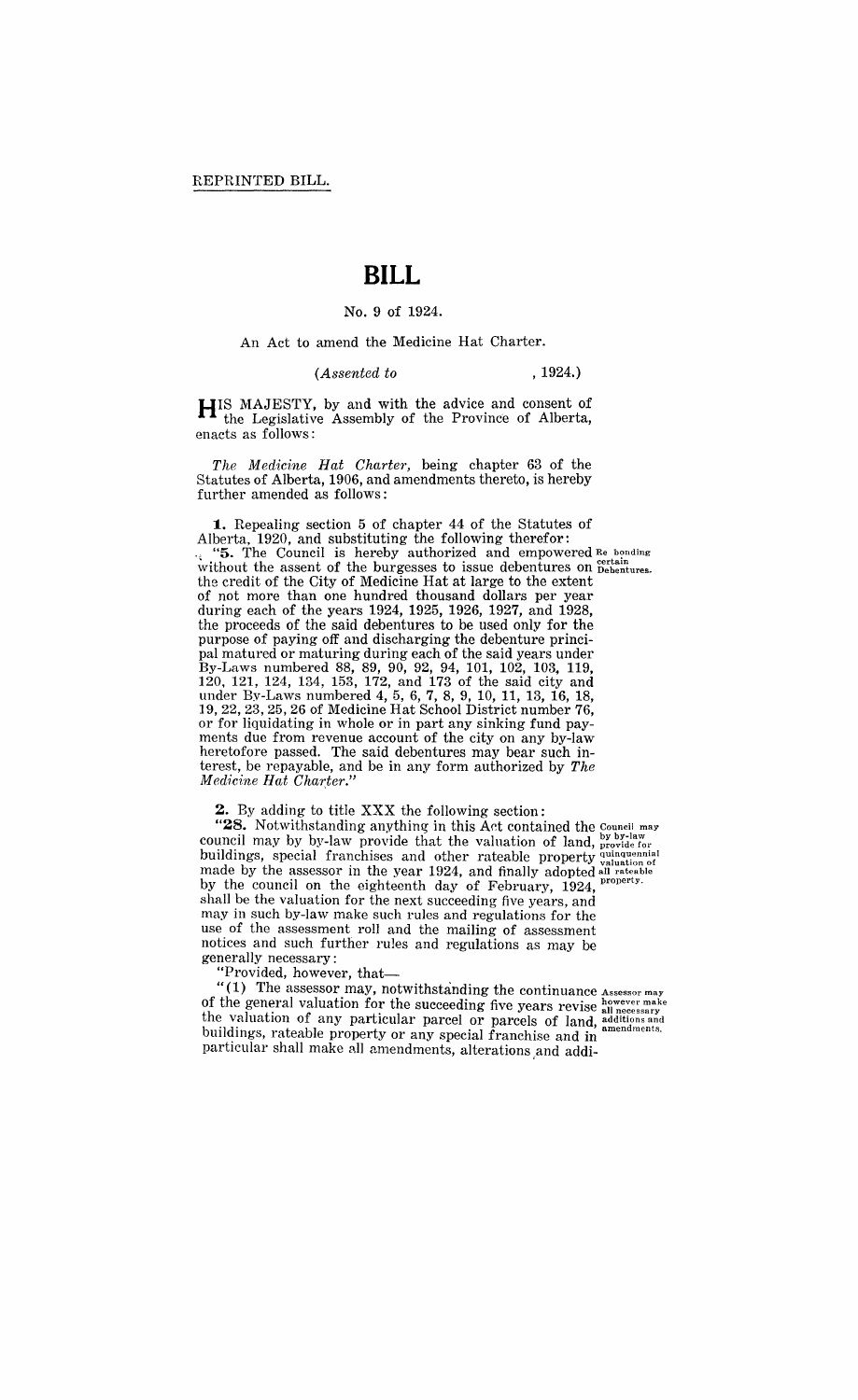The right of appeal from<br>valuation is valuation is<br>limited except in certain<br>cases.

tions necessary in case any additional improvements are, since the date of the last valuation, made or erected upon any parcel or parcels of land.

" (2) In case the council shall by by-law provide that the valuation for the year 1924 shall so stand for five years, there shall be for every person assessed in each year a right of appeal from the assessor's valuation to the Court of Revision and to the judge of the District Court in the manner provided by this Act, but no person shall be entitled to succeed upon appeal in the succeeding five years, unless he can prove to the satisfaction of the Court of Revision or of the judge of the District Court that his property has deteriorated in value since February, 1924; provided that there shall be no restriction of appeal or of the right to succeed upon appeal in the case of any person the valuation of whose property has been revised, altered, amended or increased in accordance with the provisions of subsection 1, nor in case of any property where there has been a change of ownership and the assessed owner whose name appears on the roll in succeeding years had no right of appeal in the year 1924.

"( 3) In the event of any appeals being entered pursuant to the next preceding section, and it appears that the land in question is assessed at more than its true value, the amount of the assessment shall nevertheless not be varied on appeal unless the difference be gross,-if the value at which it is assessed bears a fair and just proportion to the value at which the lands in the immediate vicinity of the land in question are assessed, notwithstanding that section (5) of title XXXI provides that land shall be assessed at its fair actual value."

3. Title XXI. By adding sections 15 and 16 as follows:

"15. The council shall have power to enter into and be a party to any scheme, contract, agreement or arrangement with the employees of the City of Medicine Hat, or any group or organization of the employees of the City of Medicine Hat, of or with any person, partnership or corporation for the insurance whether by group or otherwise of the lives of employees of the City of Medicine Hat, or of any number of them, and for the insurance whether by group or otherwise of the employees of the City of Medicine Hat, or any number of them against accident or sickness or any disability whatsoever, and to contribute and to fix the contributions payable from the funds of the City of Medicine Hat of the whole or any portion of the insurance premiums payable under such scheme, contract, agreement or arrangement.

"16. The council is hereby authorized to refer to the electors of the city qualified to vote for mayor, or to the ratepayers qualified to vote on money by-laws, any question relating to the business affairs of the city in such form and by such method of procedure as the council may decide by by-law." .

Group<br>insurance.

Plebiscite.

2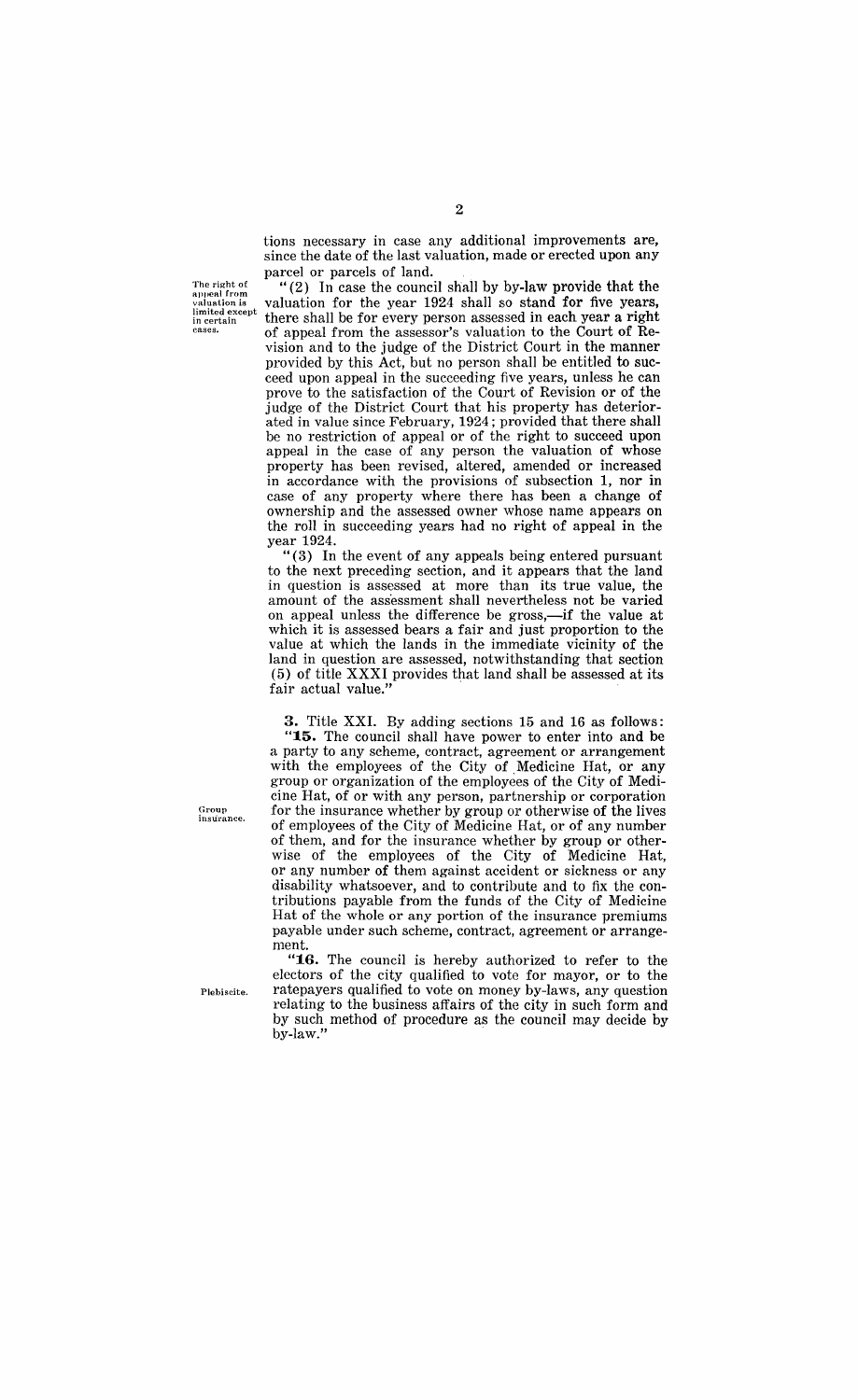**4.** Title XXXV, section 13 (2). By deleting the words "and may be levied and collected in like manner as municipal rates and taxes are by law recoverable," and substituting therefor:

"The said sum shall be deemed a tax within the meaning of title XXXII, section 6, and may be levied and collected in like manner and with the same priority as the general rates and taxes are by law recoverable."

**5.** Title XXXV, section 14. By deleting the words "and the same together with interest at the rate of 10 per cent. per annum thereon shall be collected by the secretary-treasurer by the sale of the lands and premises in the same manner and subject to the same provisions as in the case of a sale of land for arrears of municipal taxes," and substituting therefor:

"And the same shall be deemed a tax within the meaning of title XXXI, subsection (6), and together with interest at the rate of 10 per cent. per annum thereon shall be collected by the secretary-treasurer by sale of the land and premises in the same manner and with the same priority and subject to the same provisions as in the case of a sale of land for arrears of municipal taxes."

**6.** Title XXXI, section 8. By deleting the following words: "in all other respects the inspection of the business assessment roll, the giving notice of appeal, the procedure for and at appeals, and for the preparation of a tax roll based thereon and the collection of taxes shall be the same as by law provided for the general assessment," and substituting therefor:

"In all other respects the procedure for the inspection of the business assessment roll, the giving notice of appeal and hearing of appeals, the preparation of a tax roll and the collection of taxes shall be the same as by law are provided' for the general assessment. The said business tax shall be deemed a tax within the meaning of title XXXII, section 6, and may be levied and collected in like manner and with the same priority as the general rates and taxes are recoverable."

7. Title XXXI, section 13 (b). By deleting section 13 (b), and substituting therefor the following:

"Any such levy or charge shall be deemed a tax within the meaning of title XXXII, section 6, and may be levied and collected in like manner and with the same priority as the general rates and taxes are by law recoverable, and during the period of default in payment, the city treasurer may discontinue or disconnect the water, gas or electricity services to the premises of the person so in default."

3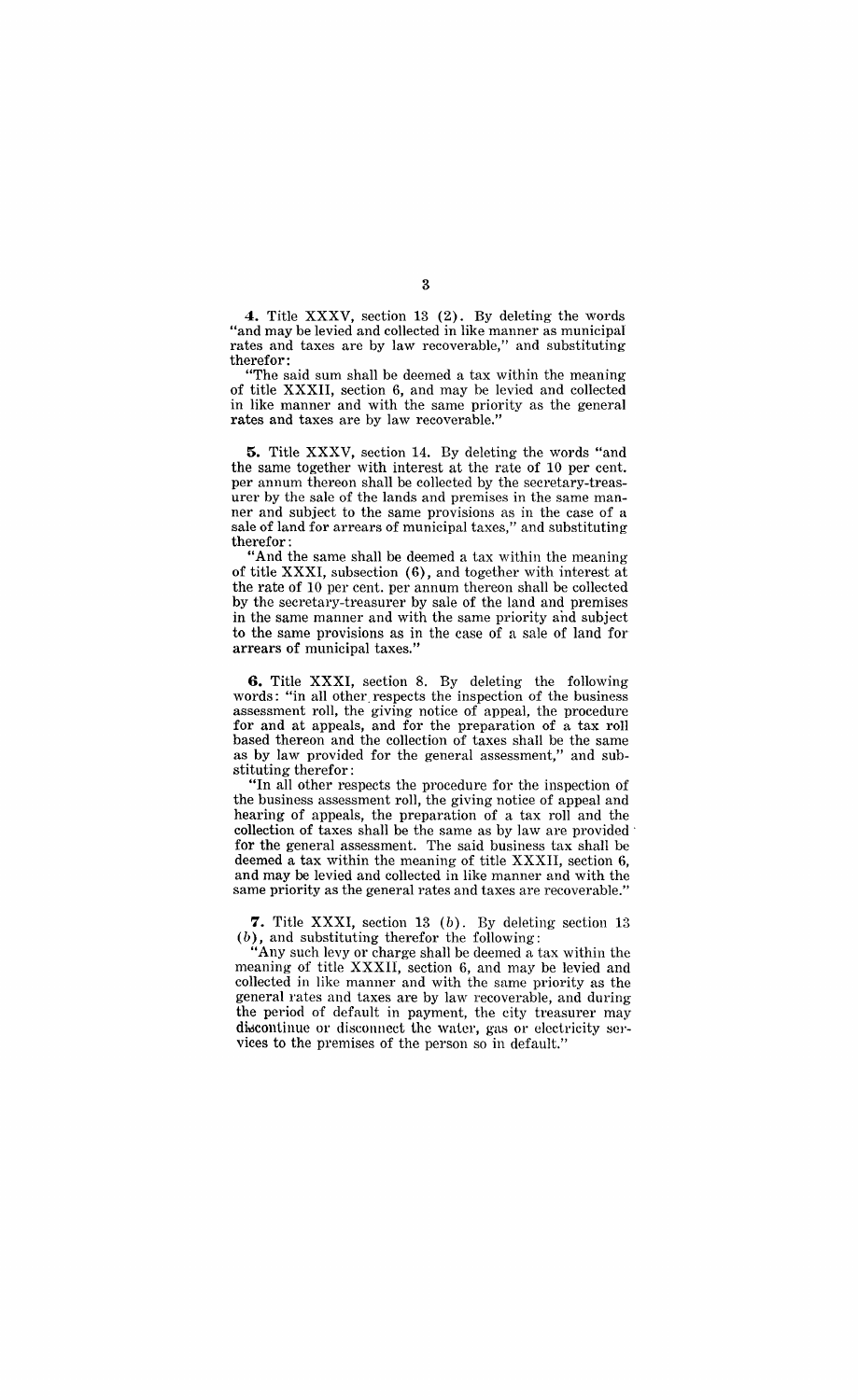8. Title XXXVII, as amended by chapter 59, section 2. By deleting the words "and such levy, assessment or charge shall constitute a debt due to the city and may be recoverable by action in any Court of competent jurisdiction," and substituting therefor:

"And such levy, assessment or charge shall be deemed a tax within the meaning of title XXXII, section 6, and may be levied and collected in like manner and with the same priority as the general rates and taxes are recoverable."

**9.** Title XXI, section 5. By adding the following subsections:

**Power to license professions, trades, etc.** 

*"5a.* Notwithst,anding any Statute of the Province of Alberta, the power to license shall include the power to license and regulate any profession, trade, business, occupation or calling and all persons carrying on any trade, business, occupation or calling within the limits of the City of Medicine Hat and all persons employed in any profession, trade, business, occupation or calling.

*"5b.* The council in the exercise of any of the powers conferred under this section or under any of the preceding sections in respect to imposing a license fee upon any person, firm or partnership carrying on any profession, trade, business, occupation or calling in the city may provide that such license fee shall be applicable to and payable by each and every individual member actively engaged in any such firm, partnership or business; provided further, that where a business is carried on as an incorporated company of limited liability or otherwise, each and every member or shareholder thereof who is engaged in or participates in any position of active management, control or direction of such business, shall be deemed to be individually liable to pay the license fee imposed under the provisions of this Act or of any bylaw of the council of the City of Medicine Hat.

Licensee may **the** *"Sc.* Provided also that the power to license and regulate furnish bond, shall be deemed to include the power to compel any licensee shall be deemed to include the power to compel any licensee to furnish a bond or security to the satisfaction of the council and in such amount and with such guarantee company or companies as the council shall designate, for and against any or all damages or compensation which any licensee may be liable to pay to any person by reason of any damage suffered by any person on account of any default, negligence or misconduct on the part of the said licensee in the conduct of the trade, calling, business or occupation in respect of which a license is issued. It is further provided that such bond or security shall be made and executed to the city as obligee and conditioned as aforesaid, and that notwithstanding any law or statute to the contrary any such person to whom such licensee shall so become liable shall have a right of action upon such bond or security against the surety or sureties in said bond or security for such damages suffered, without the city, however, being liable for any costs in case the city is joined in such action as a nominal plaintiff or defendant.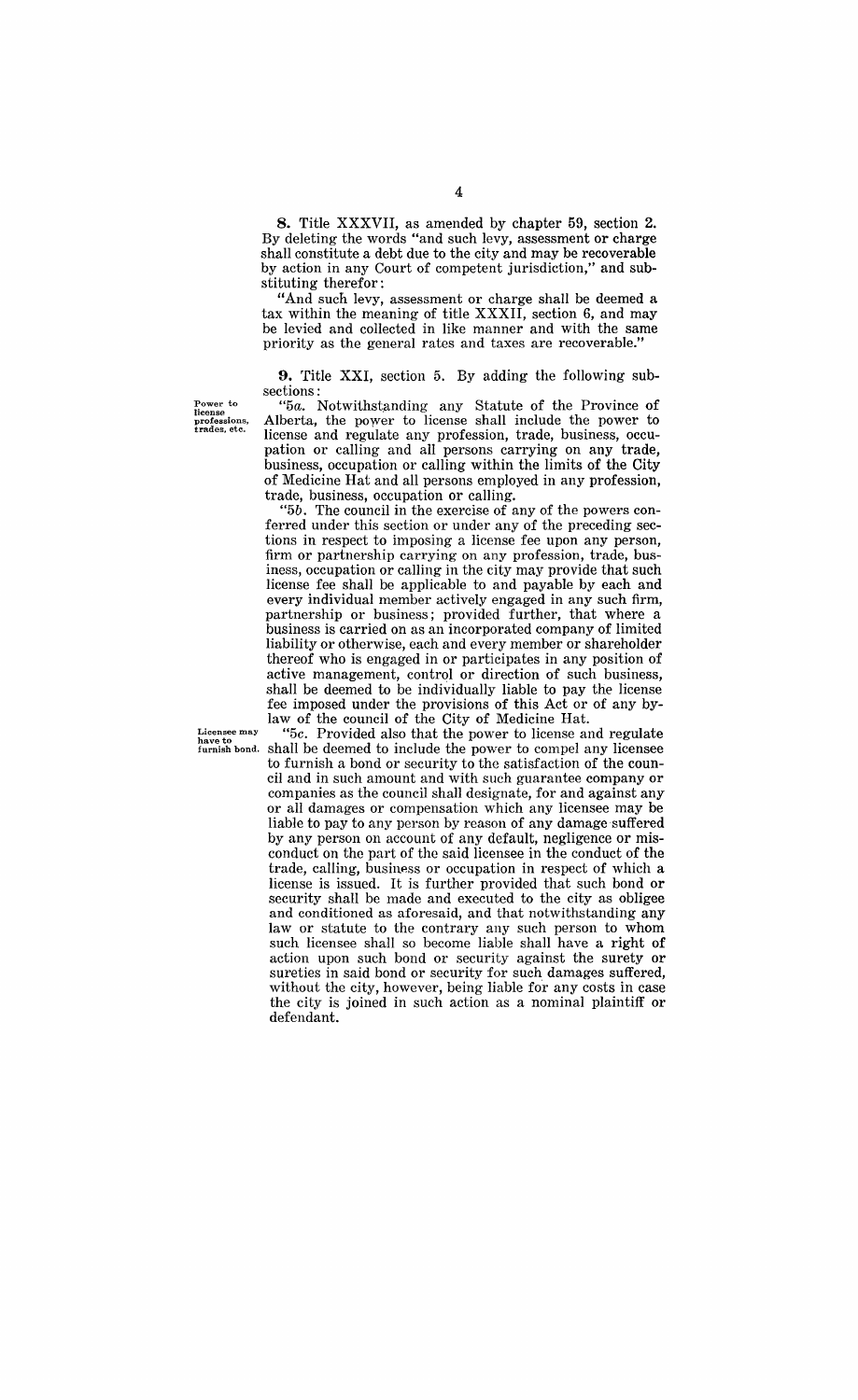"5*d.* The power to license any trade, calling, business or  $P_{\text{over to}}$ occupation or the person carrying on or engaged in it shall promot. include the power to prohibit persons from carrying on or engaging in such trade, calling, business or occupation without a license.

<sup>16</sup> 5e. The granting or refusing of a license to any person Granting of to carry on a particular trade, calling, business or occupa- discretion tion, or the revoking of a license under any of the powers of council. conferred upon the council by this or any other Act, shall be in its discretion, and it shall not be bound to give any reason for such refusal or revocation, and its action shall not be open to question or review by any court.

"5f. The council may delegate to the medical health officer  $\frac{M}{M}$ the power to revoke the license of any person who sells food  $_{\text{may rev}}^{\text{Heath of the}}$ or drink for human consumption in the city but who neglects license. or refuses to comply with the by-laws of the city relevant to such business.

" $5g$ . Where a license is revoked, the licensee shall be en-Refund of titled to a refund of a part of the license fee proportionate license fee. to the unexpired part of the term for which it was granted."

**10.** Title XXI, section 6. By adding the following:

'And no by-law imposing a license fee shall be open to License question or review by any Court on the ground that the fee imposed is excessive or on account of the unreasonableness or supposed unreasonableness of its provisions or any of them.

**11.** Title V, section 57. By adding the following:

" (b) Council may notwithstanding anything herein contained by by-law provide for the election of the mayor and aldermen of the city by the proportional representation system of voting, or the preferential system of voting, or by any other system of voting whether a modification of such systems or not, and the proposed system of voting shall be described in such by-law."

**12.** Title 29, section 2 (3). By deleting the following: "and in default of the city keeping the same in repair the city besides being subject to any punishment provided by law, shall be civilly responsible for all damages sustained by any person by reason of such default."

13. Title XXIX, section 3, subsection (7). By deleting section 3, subsection (7), of title XXIX, and substituting therefor the following:

"Notwithstanding anything herein contained no action Restriction of shall be brought against the city for the recovery of damages  $_{\text{want of repair.}}^{iability to}$ occasioned by default in its duty to repair as mentioned in subsection 3 hereof where the want of repair was the result of misfeasance and in any other case after the expiration of twelve months from the time when the damages were sustained."